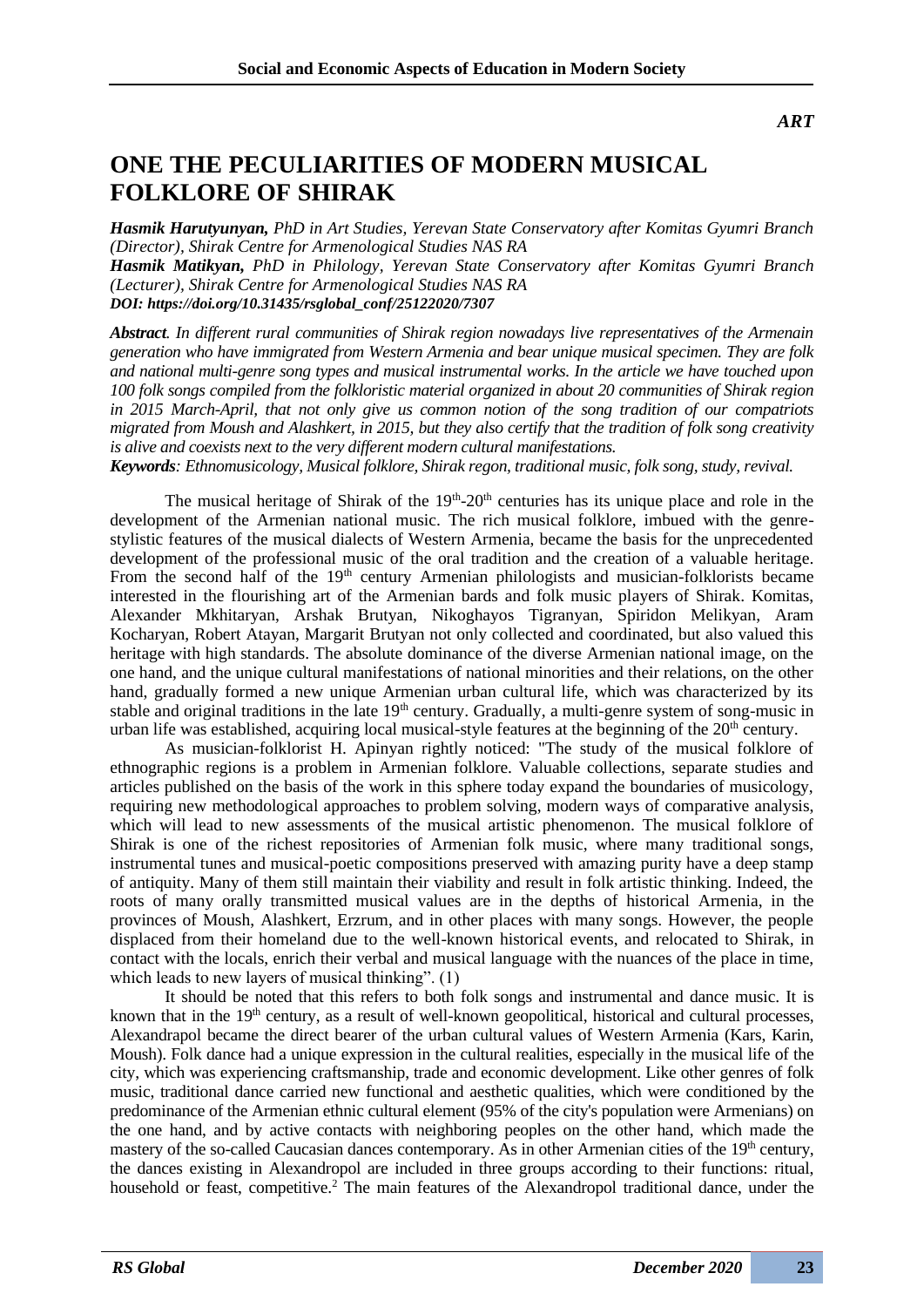direct influence of the Western Armenian urban dance culture, stimulated the development of local unique patterns. Thus, at the end of the 19th century, Kochari, Klor dance, Erzrum Armenian dance, Mshu dance, Tamzara dances, which were very popular, were accompanied by Kalos prken, Gyumri trngi, Ghashange, Totik-totik dances and dance songs having a unique local coloring and expressiveness. They played a great role in preserving the traditional dance, especially the national identity of the dance music, which underwent various transformations in the musical life of Leninakan in the 20<sup>th</sup> century. If the moving text of urban folk dance (especially odd /odd/) and even) was characterized by the freedom and ease of dance steps, then the melodic component, along with the variety of dances of the same name, is characterized as a unique, unchanging unit. Due to the bright talent of the outstanding music performers in the musical life of Leninakan, the traditional dances were performed not only in everyday life and in city gatherings, but also on stages and on TV and radio. It is not accidental that the great Armenian composer Aram Khachatryan used the dance "Kalos prken" as the sound symbol-bells of Leninakan. Assessing the place and role of the Alexandropol-Leninakan traditional dance within the mentioned period, it is necessary to use the unique significance of that heritage, as a value bearing typical features of ethnic identity, in the formation and development of the Armenian national composing art. Let us mention the basic principles of quoting and composing them in the works of Komitas, N. Tigranyan, A. Tigranyan, A. Spendiaryan, A. Ter-Ghevondyan, which are again based on the inner possibilities of the original musical expressions of those dances.

According to Komitas, "The gift of composing a song is a natural gift for a peasant", everyone, good or bad, knows how to play and sing. … For the builder, his daily creation has no value, it is an involuntary demand like bread and water. The villager despises many types of his songs, laughs at those who are educated, that they write carefully, collect those "naughty things and girl games". The main goals of folk art are beyond the artistic spheres, although primarily realized through artistic means, which is beyond doubt. Combining the many private titles of folk music, folklorists have concluded that its ultimate function is "the reproduction of humanity in a person". Not abstract humanity in general, but a rather specific one, historically predetermined by a given cultural tradition, to which every emerging individual must communicate in one way or another". (2)

Thus, it can be argued that folk song, like folk art in general, lives and functions almost according to the laws of organic nature. Therefore, as a "living organism", folk song coexists with some elements of external phenomena, preserving the backbone or basis of the composition of the work due to their assimilation.

Time is a very complex and influential factor in any manifestation of traditional, intangible culture, especially in the survival and preservation of folk songs. In the context of changing the living environment of folk song and some issues threatening the cultural ecology, we have tried to consider the special manifestations of song folklore "living" in a number of rural communities of Shirak.

At the beginning of the  $21<sup>st</sup>$  century, despite the influence of modern globalization processes (television, internet, other means of communication), folk songs were played in any village in the Shirak region, with a predominance of local samples. The bearers and performers of the material are mainly elderly people, who treat the musical relics inherited from the older generation like sacred relics. Thus, a large group of songs that interest us should be seen as a legacy passed down from previous generations. Consequently, most of these songs live and survive as a memory. This is the reason for the transformed image of the song genre system: selective, preferred genres have been preserved. Here it is appropriate to quote the observations made by musicologist A. Pahlevanyan on the issue: "Due to the compulsion of time, some genres are pushed out of the musical life of the people. The folklore genre misses time compared to several reasons. a) loses its creative soil, the obligatory conditions in which it is born, develops, is transferred, that is, is cut off from its historical-geographical, social-psychological bases /epic poetry, historical songs, songs of exile/", b) loses its function /spiritual, ritual, work songs/, c) with the change of social-psychological factors, it leaves the system of human perception of art, as a genre it ceases to be a demanding requirement (lullabies, children's games, daily-work-life songs), d) the complex musical-poetic structure requires a high level of performance, almost professional-traditional transfer and excludes accidental bearing and performance, easy transfer of the contribution (prosody, epic poetical, work, ritual, troubadour)". (2) The dance genre occupies a unique place with its genre vitality. The importance of the musical, dance and poetic art of folk rural dances has been great in the Armenian centuries-old culture as the most intimate, most reliable and vital starting point of the folk art.

In different communities of Shirak it is still found today under the names of khagh, khana, taghalo, mani.